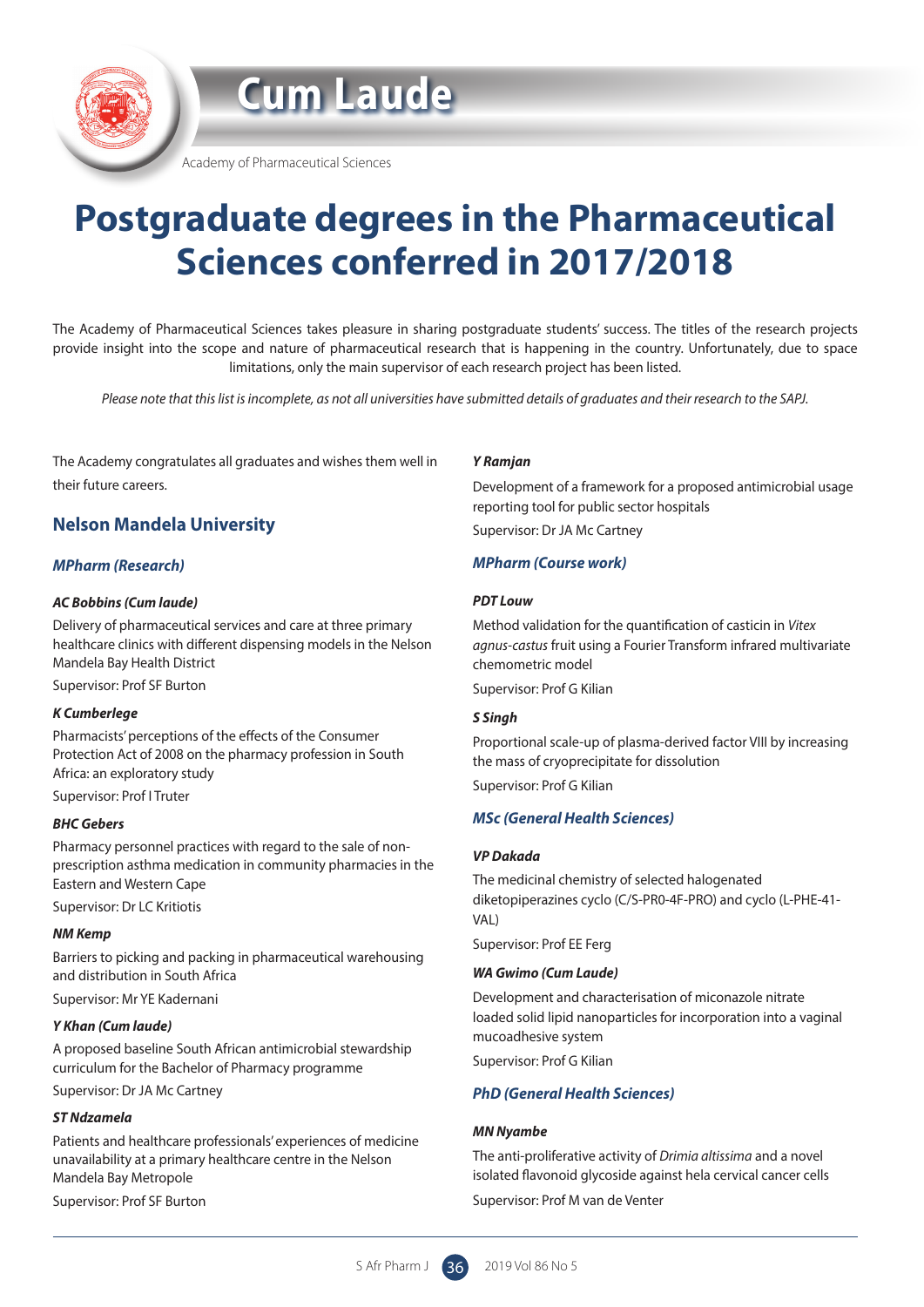#### *D Oelofse*

Haematological malignancies in a South African population: a study in cancer transition Supervisor: Prof I Truter

## **North-West University**

#### *MPharm*

#### *AP Akinrogunde*

Bipolar disorder in the South African private health sector: Longitudinal analysis of prevalence, comorbidities and prescribing patterns

Supervisor: Prof MS Lubbe

#### *HL Bester*

Testosterone undecanoate associated polycythaemia in males with late-onset hypogonadism in a private practice

Supervisor: Dr J du Plessis

#### *V Booysen*

Adherence to post-operative pain medication following day case orthopaedic surgery at a South African private hospital

Supervisor: Prof JR Burger

#### *R de Kock*

Prevalence of carbapenem resistance in adult patients admitted to a private hospital in Daspoort, Tshwane

Supervisor: Dr DM Rakumakoe

#### *M du Toit*

Therapeutic drug monitoring of gentamycin and amikacin in hospitalised patients in a private hospital, Western Cape

Supervisor: Dr DM Rakumakoe

#### *WP Greffrath*

Triglyceride levels after six months of lopinavir/ritonavir therapy as an indicator for pancreatitis risk

Supervisor: JM du Plessis

#### *J Jaquire*

Provision of pharmaceutical care and public health services in an ambulatory elderly population

Supervisor: Dr R Joubert

#### *L Joubert*

Prescribing patterns of ADHD medication in children under the age of eighteen years in the Western Cape from 2005-2013

Supervisor: Prof JR Burger

#### *M Obeng-Kusi*

Research methods for conducting pharmacoepidemiological studies using medicines claims data

Supervisor: Prof JR Burger

#### *M Sello*

Clinical outcomes and renal safety in HIV/AIDS patients on tenofovir-containing regimens in Lesotho Supervisor: Dr DM Rakumakoe

## *T Smit*

The prevalence and configuration of nausea in patients receiving intravenous chemotherapy in a private oncology centre in South Africa

Supervisor: Dr J du Plessis

#### *F Wafawanaka*

Usage of central nervous system medication in HIV/AIDS patients: Longitudinal analysis (2005-2015) of prevalence and prescribing pattern changes

Supervisor: Prof MS Lubbe

#### *MSc*

#### *E Aucamp*

An investigation of indanone derivatives as inhibitors of monoamine oxidase

Supervisor: Prof A Petzer

#### *C Bakker*

The synthesis and evaluation of bezosuberone derivatives as inhibitors of monoamine oxidase

Supervisor: Prof A Petzer

#### *C Bezuidenhout*

Mechanisms of in vitro cytotoxicity of antimicrobial peptides in combination with stabilising excipients

Supervisor: Prof LH du Plessis

#### *S Bushoff*

Investigation of the stabilising effects of niosomes on the amorphous forms of roxithromycin Supervisor: Prof ME Aucamp

#### *DJ Cloete*

The synthesis and evaluation of tetralone derivatives as inhibitors of monoamine oxidase

Supervisor: Prof JP Petzer

#### *ES de Ridder*

Comparative study of transdermal delivery of oestriol, oestradiol and progesterone from multidrug formulations

Supervisor: Prof J du Plessis

#### *I du Plessis*

The development of simple HPLC methods to separate methylene blue and its metabolites Supervisor: Prof JC Wessels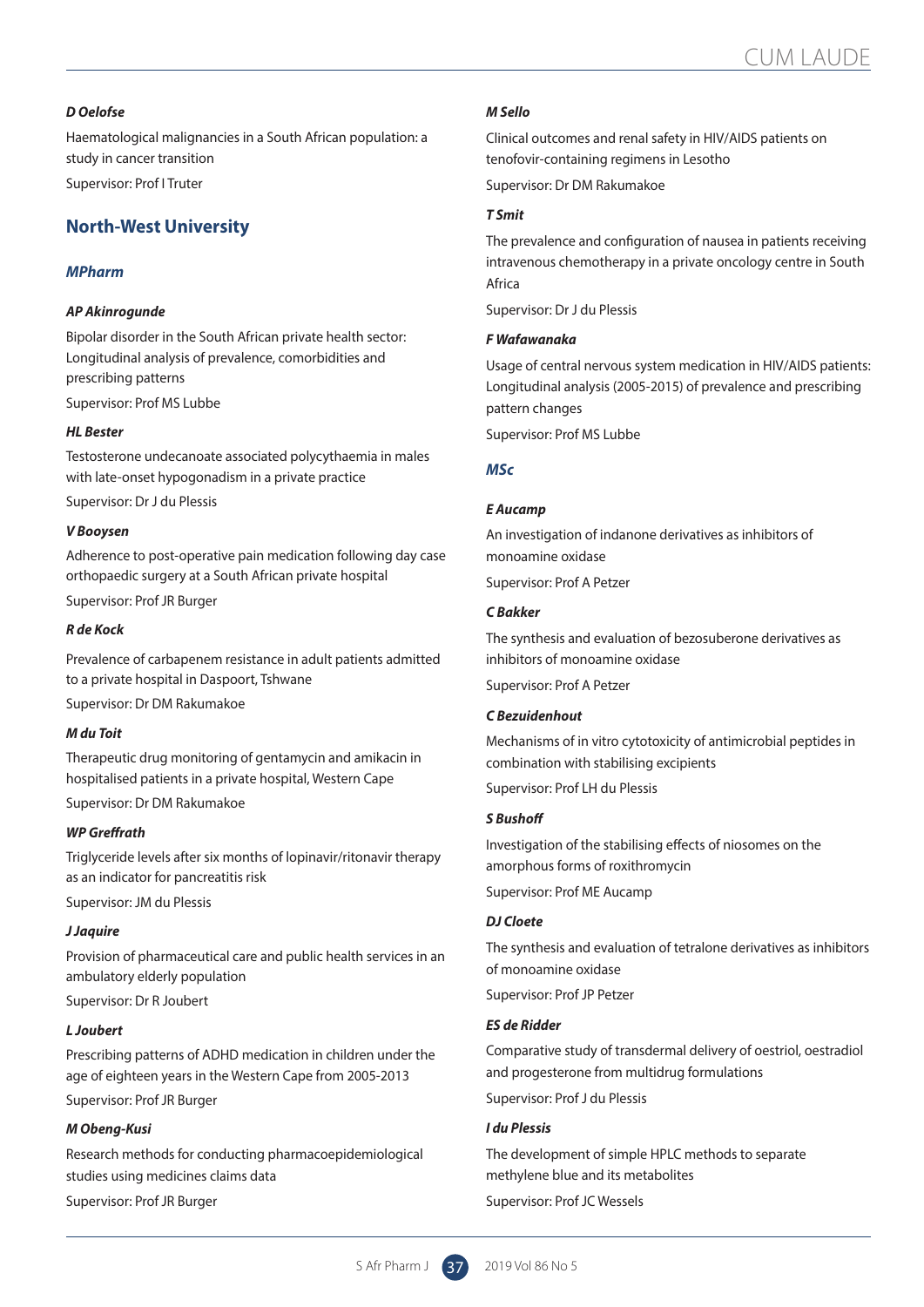## CUM LAUDE

#### *L Erasmus*

Investigation of surfactant-drug pharmacokinetic interactions Supervisor: Dr C Gouws

#### *M Erasmus*

In vitro cytotoxicity of *Siphonochilus aethiopicus* in combination with selected fillers for tableting

Supervisor: Dr JM Viloen

#### *CL Erichsen*

Pharmacological evaluation of an alpha2C selective antagonist in an animal model of posttraumatic stress disorder

Supervisor: Prof BH Harvey

#### *J Fourie*

Evaluation of efavirenz on neurochemical and oxidative stress markers and addictive-like behaviours in rats

Supervisor: Dr M Möller-Wolmarans

#### *A Haasbroek*

Drug absorption enhancement capacities and mechanisms of action of *Aloe vera* gel materials

Supervisor: Prof JH Hamman

#### *MC Haigh*

Anticancer activities of oxidant-redox drug combinations in lipid excipients

Supervisor: Prof LH du Plessis

#### *S Hattingh*

Development of lipid matrix tablets containing a double fixed dose combination of artemisone and lumefantrine

Supervisor: Dr JM Viljoen

#### *JJ Heyns*

Investigating the absorptive and secretory transport of selected anti-malaria drugs

Supervisor: Dr C Gouws

#### *C Jacobsz*

Pharmacokinetic interactions: the effect of herbal extracts and supplements on drug permeation

Supervisor: Dr JD Steyn

#### *HD Janse van Rensburg*

5-Hydroxy-1-tetralone analogues as dual A1/A2A receptor antagonists for the potential treatment of neurological conditions

Supervisor: Prof G Terre'Blanche

#### *MG Labuschagne*

Comparative study of the transdermal delivery from testosterone formulations

Supervisor: Prof J du Plessis

#### *FAW Laux*

Development of micro-beads that contain functional excipients for effective oral delivery of macromolecular drugs

Supervisor: Prof JH Hamman

#### *JS Lotter*

Studies on *Garcinia mangostana Linn* as a therapeutic intervention in an immune-inflammatory model of schizophrenia Supervisor: Dr M Möller-Wolmarans

#### *L Marais*

Synthesis and evaluation of 3,4-Dihydro-3-methyl-2(1H) quinazoline derivatives as monoamine oxidase inhibitors Supervisor: Prof LJ Legoabe

#### *KC Ngoy*

Formulation of a multiple-unit pellet solid oral delivery system for metformin and gliclazide

Supervisor: Prof JH Steenekamp

#### *JAC Nieman*

Development of a multiple-unit sustained release dosage form containing gliclazide Supervisor: Dr JM Viljoen

#### *L Pieterse*

Adenosine A1/A2A receptor antagonistic properties of selected 2-substituted benzoxazinone and quinazolinone derivatives Supervisor: Prof G Terre'Blanche

#### *C Rudman*

A retrospective descriptive investigation into the clinical profile of HIV patients in the North West Province switched to third-line regiments

Supervisor: Dr M Viljoen

#### *C Strydom*

Development of a bead-in-matrix delivery system for insulin Supervisor: Prof JH Steenekamp

#### *MA Qhobosheane*

Design, synthesis and evaluation of quinasolinone analogues as monoamine oxidase inhibitors Supervisor: Prof LJ Legoabe

#### *A van As*

Optimisation and characterisation of Pheroid® entrapped radio tracer formulations

Supervisor: Dr NI Barnard

#### *PhD*

#### *M Barkhuizen*

Genetic and perinatal risk factors for movement disorders Supervisor: Prof AF Grobler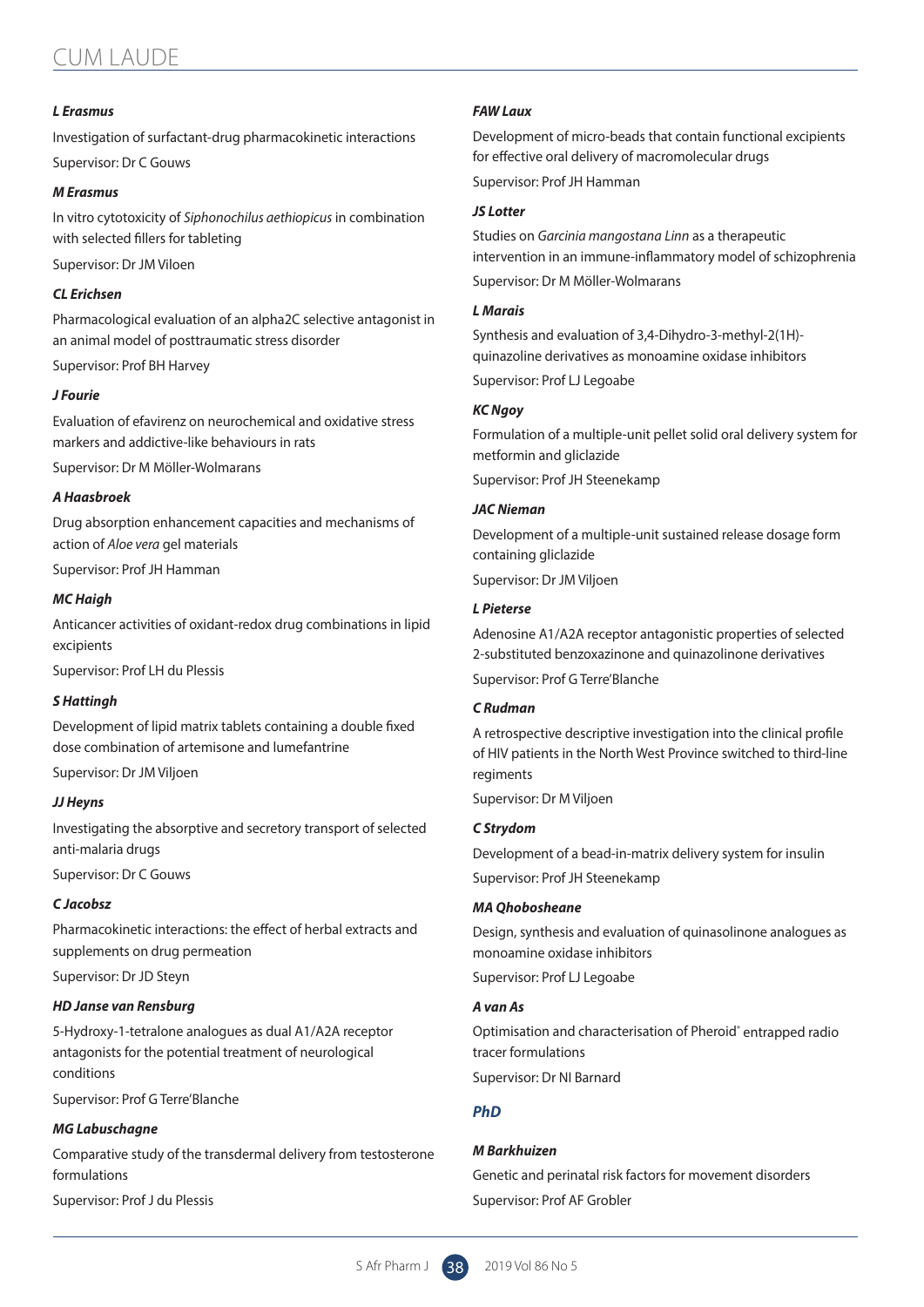#### *C Burger*

Natural oil nano-emulsion dispersions for the topical delivery of clofazimine, artemisone and decoquinate

Supervisor: Prof M Gerber

#### *C Calitz*

Establishing three-dimensional cell culture models to measure bio-transformation and toxicity

Supervisor: Dr C Gouws

#### *MP Chelopo Mgobozi*

The development and evaluation of a novel hybrid PLGA nanoparticle-Pheroid<sup>®</sup> with the potential to improve tuberculosis therapy

Supervisor: Prof RK Hayeshi

#### *I Engelbrecht*

The synthesis and evaluation of dual inhibitors of monoamine oxidase and catechol-O-methyltransferase

Supervisor: Prof A Petzer

#### *JH Hamman*

Development of multiple-unit pellet systems by employing the SeDeM expert diagram system

Supervisor: Prof JH Steenekamp

#### *J Kleynhans*

Pheroid<sup>®</sup> technology as a tool to change the administration route of selected pharmaceuticals from intravenous to oral

Supervisor: Prof AF Grobler

#### *A Lewies*

An in vitro evaluation of antibacterial and anticancer properties of the antimicrobial peptide nisin Z

Supervisor: Prof LH du Plessis

#### *SF Steyn*

Chronic effects of pre-adolescent pharmacological and nonpharmacological interventions on depressive-like behaviour in rats

Supervisor: Prof CB Brink

#### *M Strydom*

Design, synthesis and evaluation of novel levodopa pro-drugs for the treatment of Parkinson's disease

Supervisor: Prof A Petzer

#### *L van Zyl*

Topical delivery of clofazimine, artemisone and decoquinate utilising vesicles as carrier system

Supervisor: Prof J du Plessis

## **Rhodes University**

#### *MSc*

#### *H Naidu (Pharmaceutics) with distinction*

Formulation, development and assessment of an orodispersible taste-masked sildenafil film for paediatric use Supervisor: Prof RB Walker

#### *MPharm*

#### *TO Duxbury (Pharmacy Practice)*

Collaborative health literacy development: A World Health Organization workplace health promotion approach to address tobacco use

Supervisor: Dr S Paphitis

#### *RI Manhanzva (Pharmacy Practice) with distinction*

Antimicrobial resistance awareness program at Settlers Hospital Supervisor: Prof S Srinivas

#### *P Marara (Pharmacy Practice)*

Workplace health promotion at Rhodes University: harmful use of alcohol

Supervisor: Prof S Srinivas

#### *Doctor of Pharmacy*

*N Fouche*

*N Mdazuka-Dlani*

## **Tshwane University of Technology**

#### *MTech Pharmaceutical Sciences*

#### *IT Baloyi (Cum laude)*

Anti-quorum sensing activity of selected South African medicinal plants used to treat urinary tract infections Supervisor: Prof A Viljoen

#### *MM Djokam Kamga (Cum laude)*

Application of vibrational spectroscopy in the quality control of herbal teas Supervisor: Prof A Viljoen

#### *LJ Lerotholi (Cum laude)*

Phytochemical profiling and quality control of *Athrixia phylicoides* (bush tea)

Supervisor: Prof A Viljoen

#### *FN Mhlongo (Cum laude)*

Investigating the pro-angiogenic activity of South African plants used for wound healing

Supervisor: Prof A Viljoen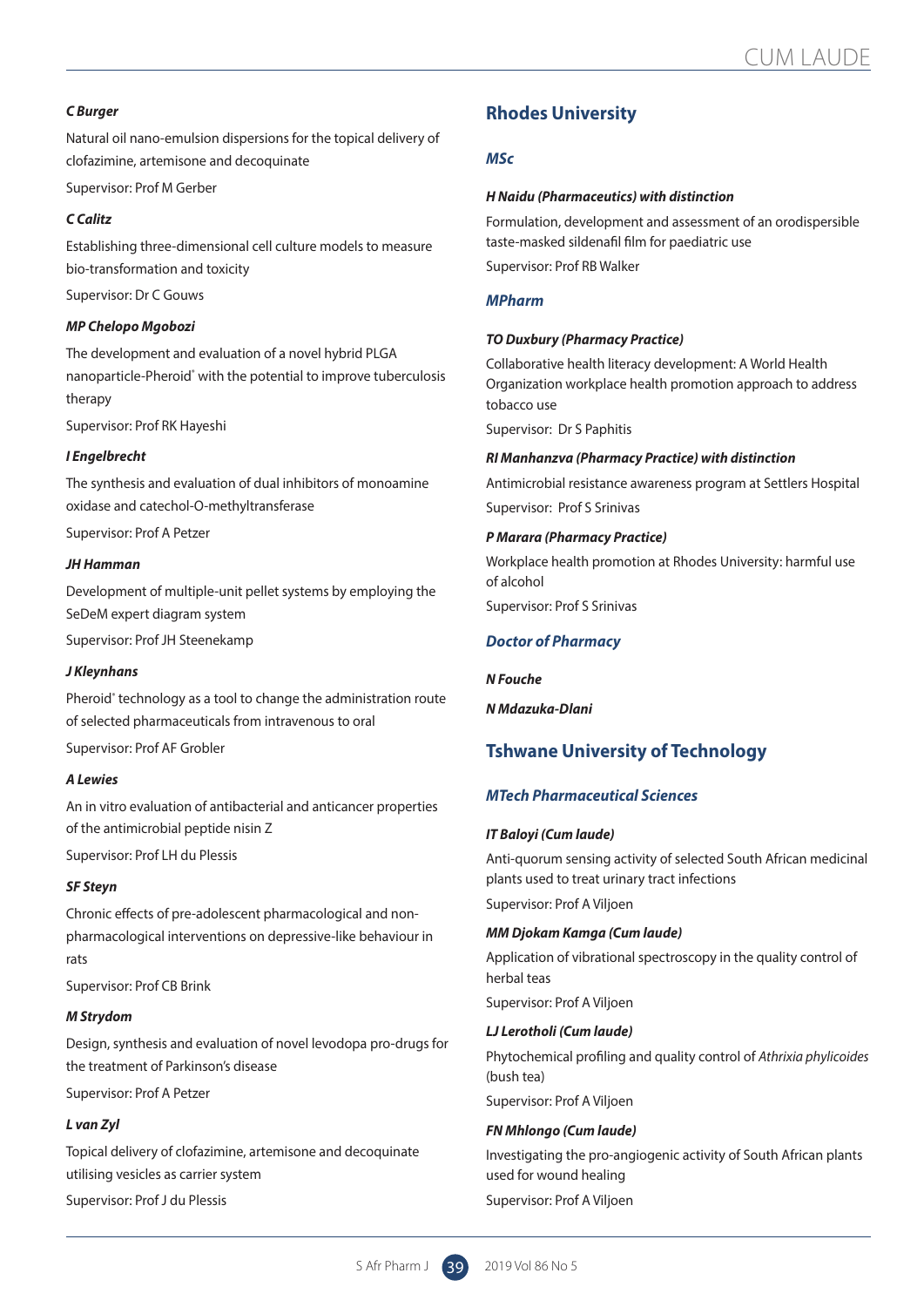## CUM LAUDE

#### *KC Mmopele (Cum laude)*

Quality control and biopharmaceutics of African olive (*Olea europaea* subsp*. africana*) Supervisor: Prof A Viljoen

*K Mokhetho (Cum laude)* Anti-quorum sensing activity of plant volatiles

Supervisor: Prof A Viljoen

#### *E Rubegeta Pavel (Cum laude)*

Chemical composition and antimicrobial activity of selected African Myrrh species Supervisor: Prof A Viljoen

#### *MN Sibanyoni (Cum laude)*

Acetylcholinesterase inhibitors from South African Amaryllidaceae Supervisor: Prof A Viljoen

## **University of Limpopo (Turfloop campus)**

#### *MSc*

#### *J Chanyandura (Pharmaceutics)*

Formulation and evaluation of gastro-retentive floating tablets of griseofulvin Supervisor: MS Poka

#### *M Caswel (Pharmacology)*

Prescribing patterns of antimicrobial agents for surgical site infections Supervisor: Prof NZ Nyazema

## **University of the Western Cape**

#### *MPharm*

#### *SSMA Almajdoub*

Polymer coating of an optimized nano lipid carrier system of *Harpagopytum procumbens* extract for oral delivery

Supervisor: Dr A Dube

#### *SFI Ebdiwi*

A comparative in vitro analysis of anti-infective generic and brand medicines in the South African public

Supervisor: Dr KL Ward

#### *NT Guzha*

Development of a model to predict the cost of treatment of breast cancer with chemotherapy at Groote Schuur hospital

Supervisor: Prof P Valodia

#### *MR Mhlanga*

A pharmacy perspective on the epidemiology of antimicrobial drugs in the Kuilsriver area

Supervisor: Dr K Obikeze

#### *V Ramburan*

Integrating complementary and alternative medicines into pharmacy: identifying challenges in meeting professional responsibilities and training needs Supervisor: Prof NC Butler

#### *MB Sekhonyana-Khetsekile*

The development and preparation of the quality control dossier for registration of *Artemisia afra* capsule Supervisor: Prof J Syce

#### *MSc Pharm Sciences*

#### *MK Abaniwonda*

Polycyclic compounds as carriers for neuroactive non-steroidal anti-inflammatory drugs Supervisor: Prof J Joubert

#### *EN Alonjang*

Active encapsulation of diclofenac sodium into liposome for ophthalmic preparations

Supervisor: Dr N Ebrahim

## *I Denya*

Design, synthesis and evaluation of indole derivatives as multifunctional agents against Alzheimer's disease

Supervisor: Prof J Joubert

#### *MSL Lerata*

Discovery of cytotoxic natural products from South African marine sponge Supervisor: Prof D Beukes

#### *ER Mabande*

Antimicrobial discovery from South African marine algae Supervisor: Prof D Beukes

#### *M Opute Yvette*

Novel adamantine-chloroquinoline conjugates to overcome *Plasmodium falciparum* chloroquine

Supervisor: Prof J Joubert

#### **R Swead**

The development of a study protocol, and ethics and regulatory approval documentation, for evaluation of clinical efficacy of *Sutherlandia frutescens* in adult type 2 diabetes

Supervisor: Prof J Syce